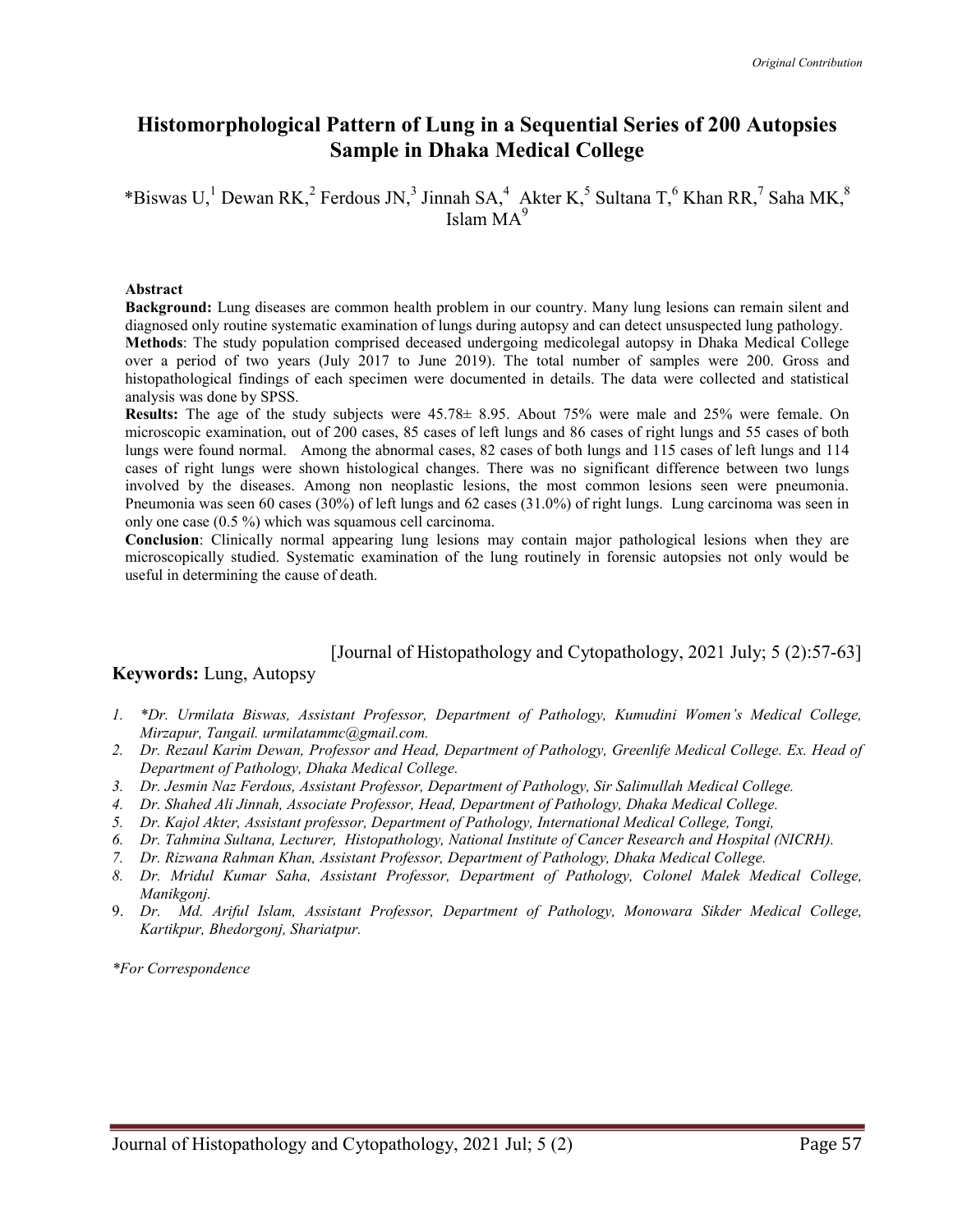### Introduction

Pathological examination of autopsy organ is an important diagnostic tool to know the spectrum of various diseases, to understand disease process or pathogenesis, to assess various morphological pattern of same disease and give opportunity to discover new  $disease.<sup>1</sup>$ 

According to WHO data published in 2018, death due to lung cancer in Bangladesh reached 1.71 percent of total deaths.<sup>2</sup> Number of total deaths from tuberculosis  $65,746$ <sup>2</sup> Deaths due to influenza and pneumonia were 4.10 percent and number of total deaths from asthma were  $14.674<sup>2</sup>$ 

The autopsy is considered as the gold standard for retrospective quality assessment of clinical diagnosis and enhances medical knowledge.<sup>3</sup> Many histological findings unrelated to the cause of death are found in routine histopathological examination of medicolegal autopsies. These findings have serve as great academic value and provide information about infrequent lesions which remain unnoticed when a person was alive.

The medicolegal autopsy gives a opportunity for studying not only medically diagnosed and treated neoplasms, but also the natural evolution of untreated diseases. Many incidental findings have been highlighted on histopathological examinations and act as a learning tools for the pathologists as well as the forensic expert. $<sup>1</sup>$ </sup>

Autopsy is an important way to find out the condition of internal organs, to evaluate disease or injury that could explain the cause and manner of person's death.<sup>4</sup> Autopsy examination of lung is important for both the medicolegal and clinical purpose. The medicolegal autopsy is done by forensic expert to help the law by identity cause of death, time of death, circumstances of death

and ante-mortem or post-mortem nature of crime.<sup>5</sup> Clinical autopsy or pathological autopsy is important for post-mortem diagnosis and confirming the clinical diagnosis.<sup>6</sup>

This study is aimed to asscess the histomorphological pattern of lung lesions of autopsy samples.

### Methods

This study was started after receiving approval of the ethical committee of our institution. It is cross sectional descriptive study with convenient sampling done over a period of two years (July 2017 to June 2019). The study population included deceased person undergoing medicolegal autopsy in morgue under the Forensic Medicine Department of Dhaka Medical College. People of both sexs and all age group were included. The specimen was discarded if there were any sign of putrefaction or any cutting or crushing injury to lung.

All the autopsy subjects irrespective of age, sex & cause of death were included in the study. Both lungs were examined grossly and microscopically. The lungs were fixed in 10% formalin. Grossly lungs were examined for colour, volume (collapsed or inflated), consistency, presence of scarring, fibrosis, bullae, consolidation, nodules, infarction, secretions, oedema, congestion, granuloma or abscess formation & findings are recorded . In the absence of morphologically demonstrable lesions, a minimum of two sections per lung were studied (total 4 sections per autopsy) and in case of morphologically identifiable lesions, three sections from involved areas are taken. After routine processing and paraffin embedding 4 micro meter sections were taken. All the histological sections were stained in H & E stain & mounted. All the histological sections were examined microscopically & findings were recorded .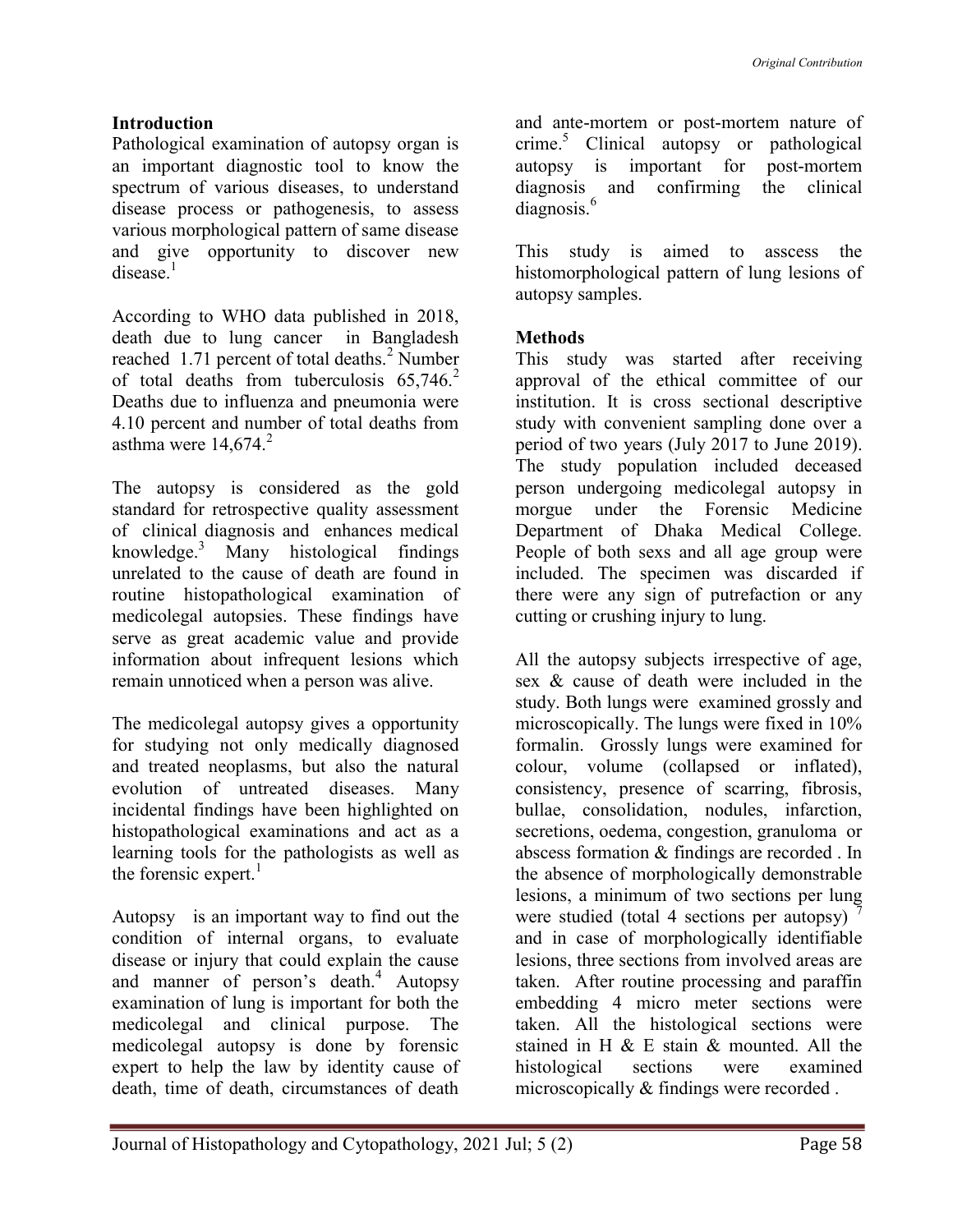#### Result

The present study was carried out to determine the histomorphological pattern of lung lesions in autopsy specimen. For this purpose a total 200 cases of lung samples were enrolled in this study. After details gross examinations of the specimens, hematoxylin and eosin stained sections were examined under microscopic for histopathological examination.

The age ranged from 19 to 65 years and mean<br>
age was 45.78±8.95. Most of the study<br>
present study was carried out to<br>
subjects were in between 31-40 age group<br>
inne the histomorphological pattern of<br>
(100 cases, 50%) follo age was 45.78±8.95. Most of the study age was 45.78±8.95. Most of the study subjects were in between 31-40 age group (100 cases, 50%) followed by 41 41-50 age group(46 cases,23%). The least number of sample were below 20 years (1 cases, 0.5%) and 1 case above the 60 years age (1 case, 0.5%) (Figure 1).

Among 200 cases, 150 cases were male (75%) and 50 cases were female (25%) and male and female ratio is 3:1 (Figure 2). sample were below 20 years (1 cases, and 1 case above the 60 years age (1 0.5%) (Figure 1).<br>
Among 200 cases, 150 cases were (75%) and 50 cases were female (25%) male and female ratio is 3:1 (Figure 2).



Figure 1. Distribution of study subjects according to age group



Figure 2. Distribution of deceased according to gender (n=200)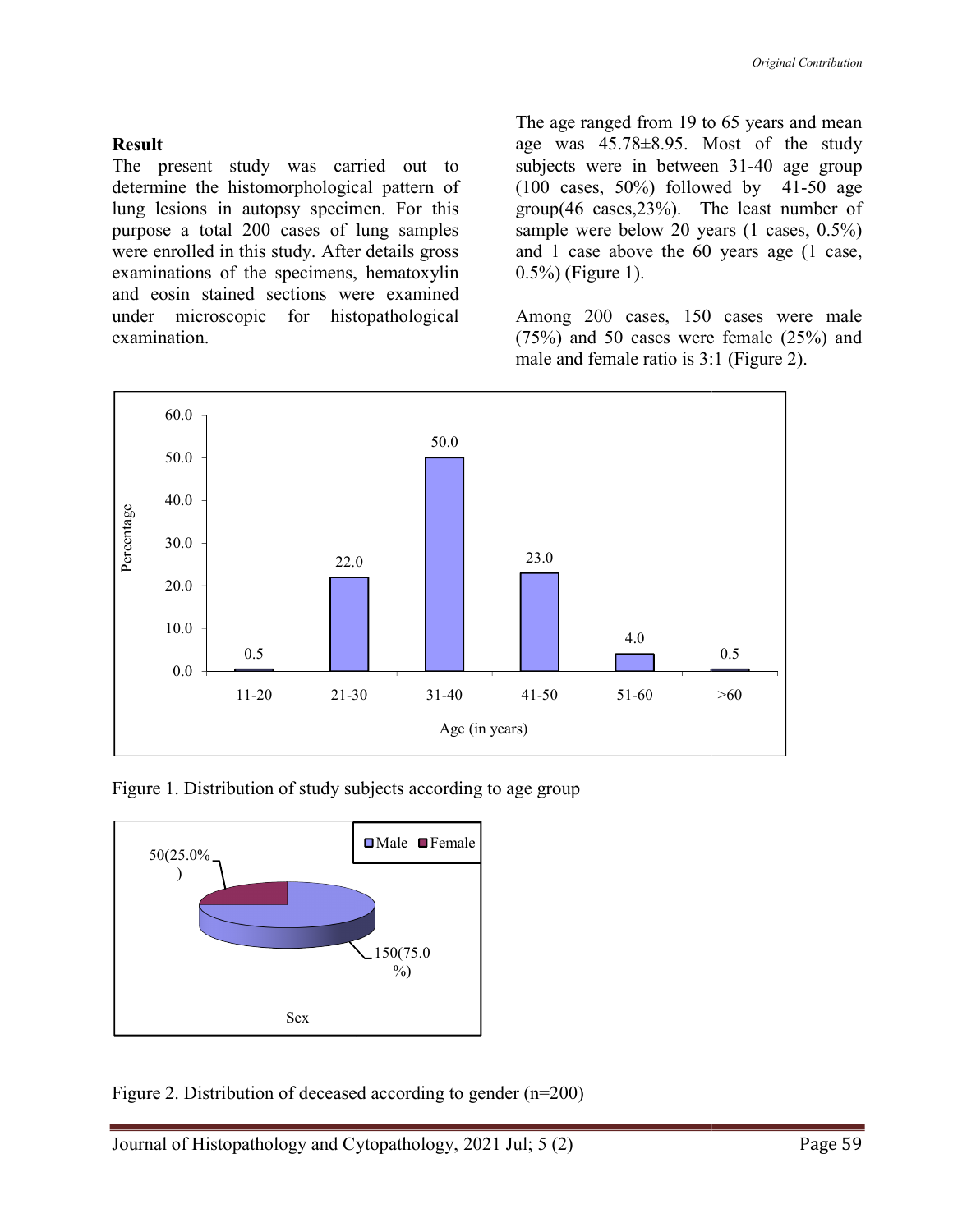According to histopathological findings, 85 cases (42.5%) in left lung and 86 cases (43%) showed no significant cases (Table I). The highest number of cases were diagnosed as pneumonia (figure 3), (60 cases, 30% in left lung and 62 cases,31% in right lung). The second highest number of cases diagnosed as congestion (45 cases, 22.5% in left lung and 46 cases in right lung). 5 cases of granulomatous inflammation were seen (2 cases in left lung and 3 cases in right lung). Bronchiectasis was observed in 3 cases (2 in left lung and 1 in right lung). Emphysema was found in 2 cases (all are in left lung). 2 cases were diagnosed as acute respiratory distress syndrome (1 case in left lung and 1 in right lung). 1 case was diagnosed as malignant neoplasm which was squamous cell carcinoma present in left lung).

Table I: Frequency of different lung lesions observed by histological evaluation in autopsy series  $(n=200)$ 

| Diagnosis                                  |              | Number of patients | Percentage |
|--------------------------------------------|--------------|--------------------|------------|
| Left                                       |              |                    |            |
| Normal lung                                |              | 85                 | 42.5       |
| Pneumonia                                  |              | 60                 | 30.0       |
| Congestion                                 |              | 45                 | 22.5       |
|                                            |              | $\overline{c}$     | $1.0\,$    |
| Granulomatous inflammation consistent with | tuberculosis |                    |            |
| Lung abscess                               |              | $\overline{2}$     | 1.0        |
| Bronchiectasis                             |              | $\overline{2}$     | 1.0        |
| Emphysema                                  |              | 2                  | 1.0        |
| Acute respiratory distress syndrome        |              | 1                  | 0.5        |
| Squamous cell carcinoma                    |              | 1                  | 0.5        |
| Right                                      |              |                    |            |
| Normal lung                                |              | 86                 | 43.0       |
| Pneumonia                                  |              | 62                 | 31.0       |
| Congestion                                 |              | 46                 | 23.0       |
|                                            |              | 3                  | 1.5        |
| Granulomatous inflammation consistent with | tuberculosis |                    |            |
| Lung abscess                               |              | $\mathbf{1}$       | 0.5        |
| Bronchiectasis                             |              | 1                  | 0.5        |
| Acute respiratory distress syndrome        |              | 1                  | 0.5        |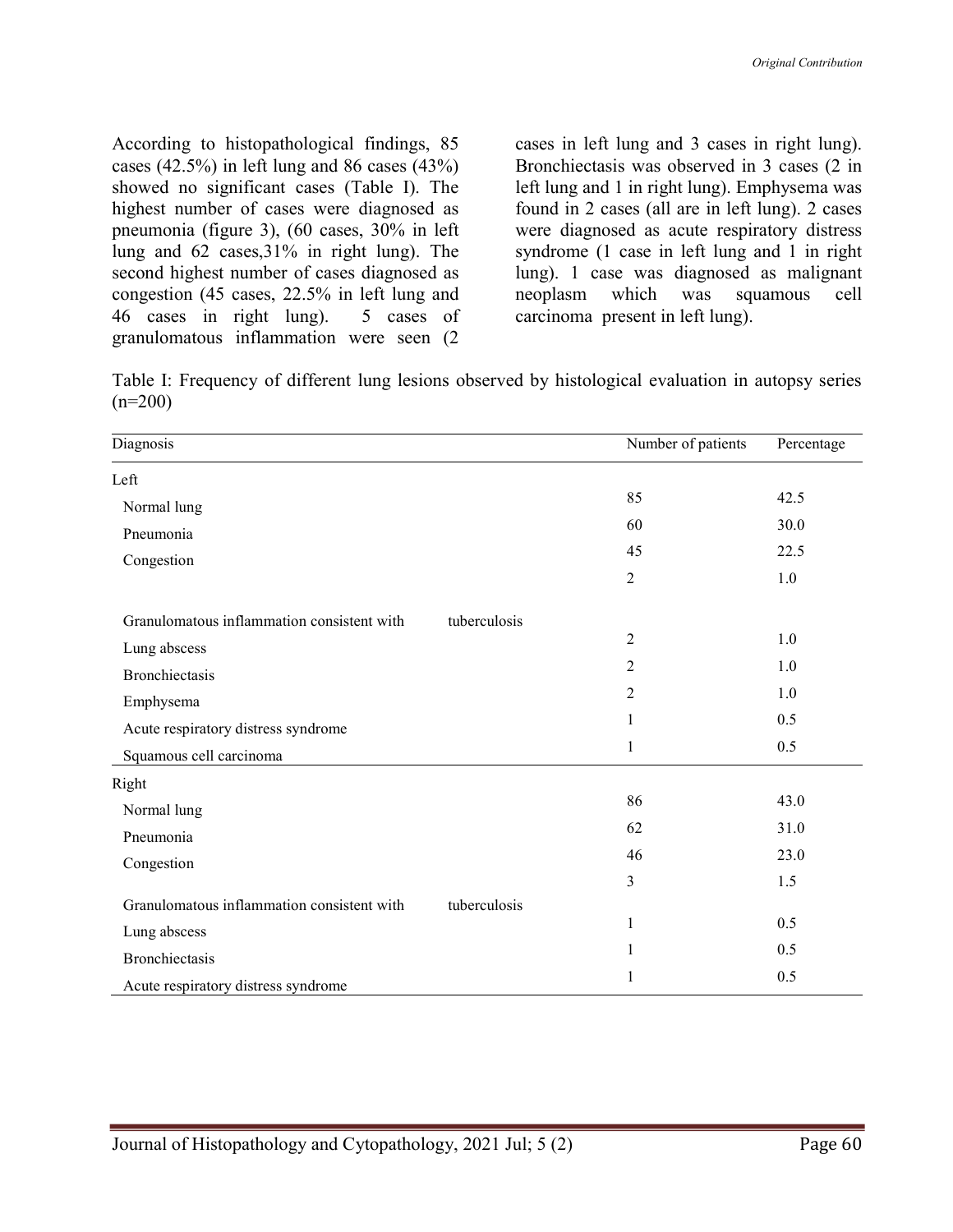

Figure 3. Lymphocytic infiltration (Diagnosis- Pneumonia, case no -11, H & E, 20X)



Figure 4. Epithelioid granuloma, multinucleated giant cell and casesous necrosis.(Diagnosis- Granulomatous inflammation consistent with tuberculosis , case no -56, H & E, 40X)

## **Discussion**

The age of the study subjects were ranged from 19 to 65 years with a mean age of 45.78  $\pm$  8.95. This study was similar to the study done by Patel et al., $(2018)$ .<sup>1</sup> Among them 150 cases were male (75%) and 50 cases were female (25%) with a male female ratio 3: 1 which is similar to the study done by Kaur et al.,  $(2017)$ .<sup>8</sup> In this study out of 200 cases, 85 cases of left lungs and 86 cases of right lungs

and 55 cases of both lungs were found normal. This study consistent with a study done by Kaur et al., $(2017).$ <sup>8</sup> .Among the abnormal cases, 82 cases of both lungs and 115 cases of left lungs and 114 cases of right lungs were shown histological changes.

In this study, the most common non neoplastic lesion was pneumonia. Pneumonia was seen in 60 cases (30%) of left lungs and 62 cases (31.0%) of right lungs. The highest incidence of pnumonia was seen in the age group 31 to 40 in both left and right lungs. This study correlates with study done by Selvambigai et al (2016) where pneumonia was found in 40% cases.<sup>9</sup> Among the abnormal cases, 82 cases of both lungs and 115 cases of left lungs and 114 cases of right lungs were shown histological changes.

In this study, the most common non neoplastic lesion was pneumonia. Pneumonia was seen in 60 cases (30%) of left lungs and 62 cases (31.0%) of right lungs. The highest incidence of pnumonia was seen in the age group 31 to 40 in both left and right lungs. This study correlates with study done by Selvambigai et al  $(2016)$ .<sup>9</sup>

In this study second most common disease was congestion. Congestion was seen in 45 cases of left lungs (22.5%) and 46 cases (23.0%) of right lungs. The most common affected age group was 31 to 40 years. Similar study was also done by Patel et al (2018) where congestion and edema found in 93 cases  $(26.72\%)$ <sup>1</sup>

In the present study, 5 cases of granulomatous inflammation were seen. Among them 2 cases of granulomatous inflammation were seen in left lungs and 3 cases were seen in right lungs. A previous study done by Kurawar and Vasaikr (2017) is correlates with this present study. $10$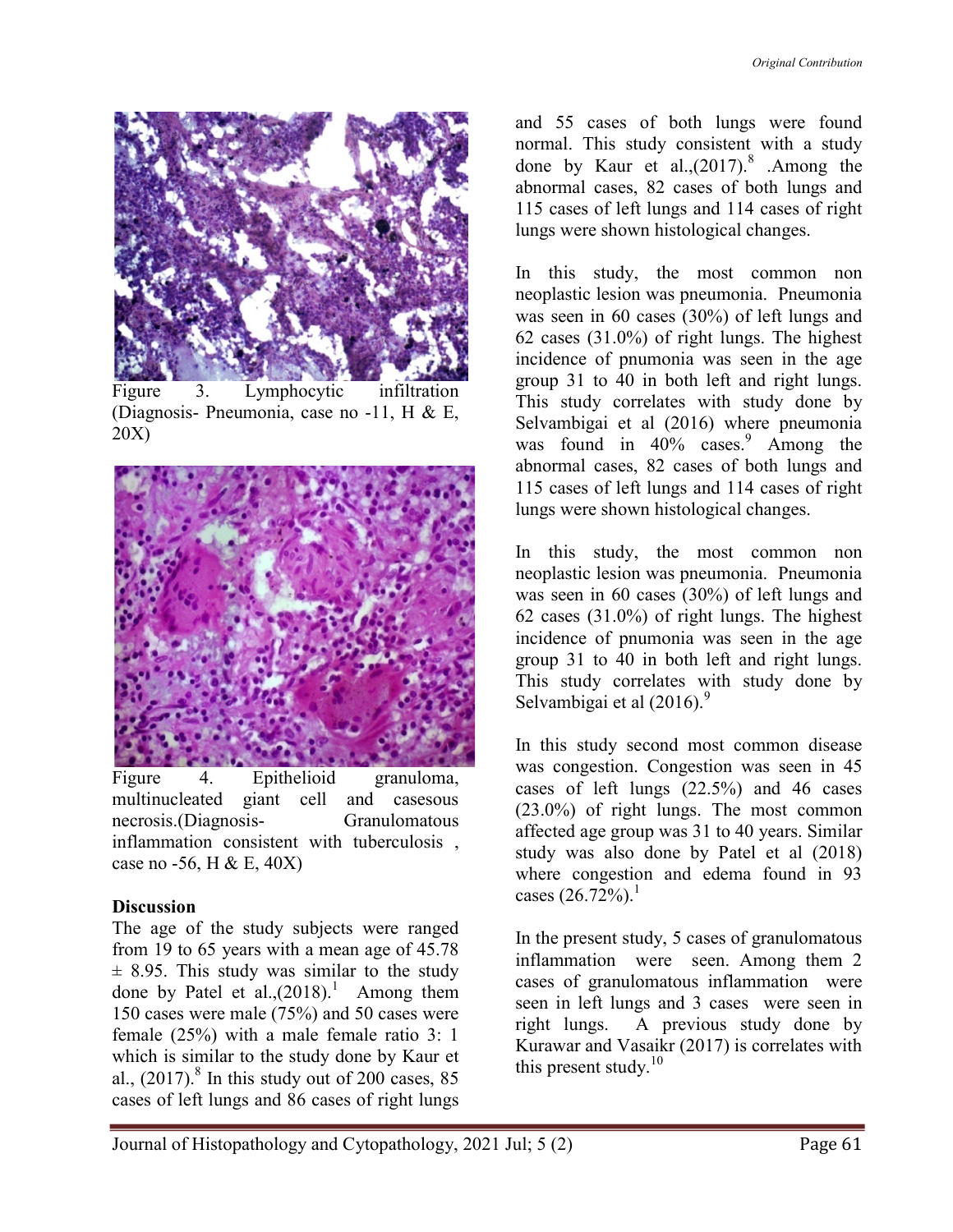In the present study, 3 cases of bronchiectasis were found. 2 cases of bronchiectasis were seen in left lung and 1 case in right lung. Similar results were seen in study conducted by Kurawar and Vasaikr  $(2017).^{10}$  In the present study, 3 cases of lung abcess were seen, of which 2 cases were in left lungs and 1 case in right lung. A retrospective study done by Udaya Shankar Sk et al., (2015) is correlates with this present study.<sup>1</sup>

In the present study ,2 cases of emphysema were found and all the study subjects were male and age range was between 30 to 45 years. The nearly similar study was seen in a study done by Chauhan et al.,  $(2015)^7$ . In the present study, 3 cases of lung abcess were seen, of which 2 cases were in left lungs and 1 case in right lung. A retrospective study done by Udaya shankar Sk et al (2015) showed the similar result. $11$ 

In the present study, 2 cases of emphysema were found and all the study subjects were male and age range was between 30 to 45 years. The nearly similar study was seen in a study done by Chauhan et al  $(2015)$ .<sup>7</sup>

2 cases of acute respiratory distress syndrome were found in this study. Among them 1 case was 35 years female and another was a 40 years male. A study conducted by Bal et al.,  $(2008)$  is consistent with this study.<sup>12</sup>

In this study only one case of malignant tumor was found which was squamous cell carcinoma at the age of 65 years. A study done by Kurawar and Vasaikr (2017) showed the same result. $10$ 

## Conclusion

In this study a good number of diseased show normal lungs. Some other diseased show inflammatory lung diseases such as pneumonia, congestion, granulomatous inflammation, bronchiectasis, emphysema and one case of carcinoma were found as well as. Finally, considering the findings of this study, it may be concluded that an apparently normal lungs in gross examination, may be the site of important pathologic lesions.

# References

- 1. Patel CB, Patel K, Bhagat VM, Shah P. Pattern of histopathological lesions in lung autopsy. Int J Res Med Sci. 2018 Jan; 6(1):279-83.
- 2. World life expectancy 2018, Country health profile. Available at: https./www.worldlifeexpectancy.com/cou ntry-health-profile/Bangladesh. Accessed October 2019.
- 3. Kandy NC, Pai MR, Philipose RT. Role of histopathology on autopsy study, an audit. SAS J Med. 2015 May; 1(1):7-15.
- 4. Khare P, Gupta R, Ahuja M, Khare N, Agarwal S, Bansal D. Prevalence of lung lesions at autopsy: a histopathological study. Journal of clinical and diagnostic research: JCDR. 2017 May; 11(5):EC13.
- 5. Kotabagi RB, Charati SC, Jayachandar D. Clinical autopsy vs medicolegal autopsy. Medical Journal Armed Forces India. 2005 Jul 1; 61(3):258-63.
- 6. Mendoza O, Bonilla JC, Moreno L, Piedrahita C, Mosquera A, Parra-Medina R. Review of clinical non-medico-legal autopsy: a descriptive study in 747 patients. Egyptian Journal of Forensic Sciences. 2018 Dec; 8(1):1-7.
- 7. Chauhan G, Agrawal M, Thakkar N, Parghi B. Spectrum of histopathological lesions in lung autopsy. Journal of Research in Medical and Dental Science. 2015 Apr 1; 3(2):109-12.
- 8. Kaur B, Gupta RK, Singh H, Aggarwal A, Kumar R, Kundal GA, Garg P. Histopathological Pattern of Lungs on Post-Mortem Specimen–A Study of 100 Cases. Annals of International Medical and Dental Research. 2017; 3(4):1.